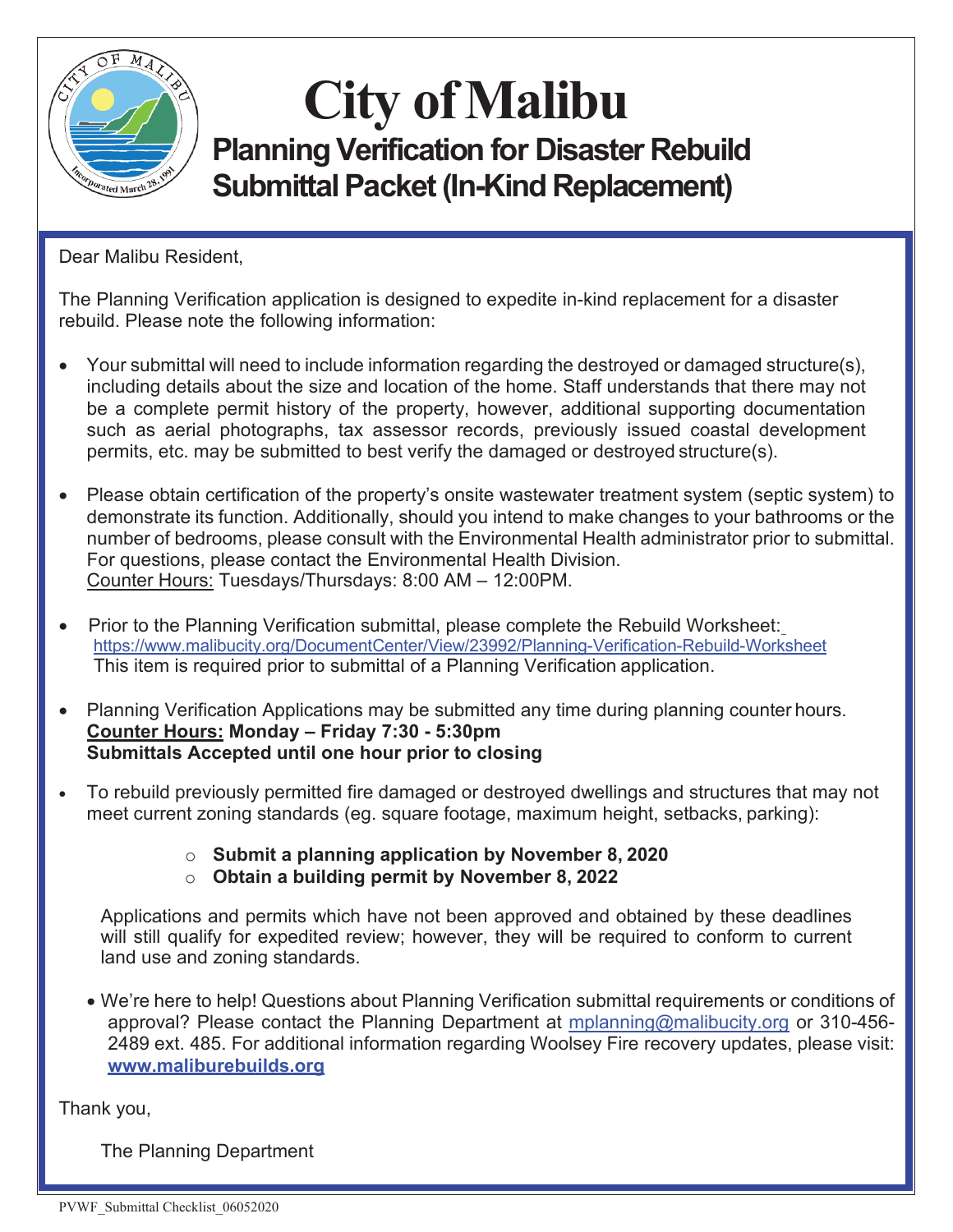| <b>Staff Only - General Project Information</b>                                                                                                                                                                                     |  |
|-------------------------------------------------------------------------------------------------------------------------------------------------------------------------------------------------------------------------------------|--|
| Date: PVWF No.: ____________                                                                                                                                                                                                        |  |
| Extent of Damage: $\Box$ Destroyed $\Box$ Damaged $\Box$ Landscape Only                                                                                                                                                             |  |
|                                                                                                                                                                                                                                     |  |
| <b>Project Description:</b>                                                                                                                                                                                                         |  |
|                                                                                                                                                                                                                                     |  |
|                                                                                                                                                                                                                                     |  |
| Fee: PVWF:<br>*The City will charge a 2.36% service fee for credit card transactions.                                                                                                                                               |  |
| □ Eligible for Fee Waiver<br>*To see if you qualify for a fee waiver, please see the Affidavit of Primary Residence                                                                                                                 |  |
| <b>Code Enforcement Review</b>                                                                                                                                                                                                      |  |
| □ Review required / No fee □ Review required / Fee required hours =\$                                                                                                                                                               |  |
|                                                                                                                                                                                                                                     |  |
| <b>SUBMITTAL REQUIREMENTS</b>                                                                                                                                                                                                       |  |
|                                                                                                                                                                                                                                     |  |
| 1. Submittal Checklist (pages 1-4)<br>(This form completed, with owner or applicant signature)                                                                                                                                      |  |
| 2. Planning Verification Rebuild Worksheet                                                                                                                                                                                          |  |
| 3. Application Fee(s) (page 1)                                                                                                                                                                                                      |  |
| *Or Affidavit of Primary Residence                                                                                                                                                                                                  |  |
|                                                                                                                                                                                                                                     |  |
| 4. Proof of Ownership<br>(Grant deed for parcel(s); title report if parcel is vacant)                                                                                                                                               |  |
| 5. Documentation to verify previously existing structure(s)<br>(Including but not limited to: previously issued coastal development permits, building permits,<br>approved plans, tax assessor information, and aerial photographs) |  |
| 6. Hardcopy Sets of Plans                                                                                                                                                                                                           |  |
| (See project plan requirements)                                                                                                                                                                                                     |  |
|                                                                                                                                                                                                                                     |  |
|                                                                                                                                                                                                                                     |  |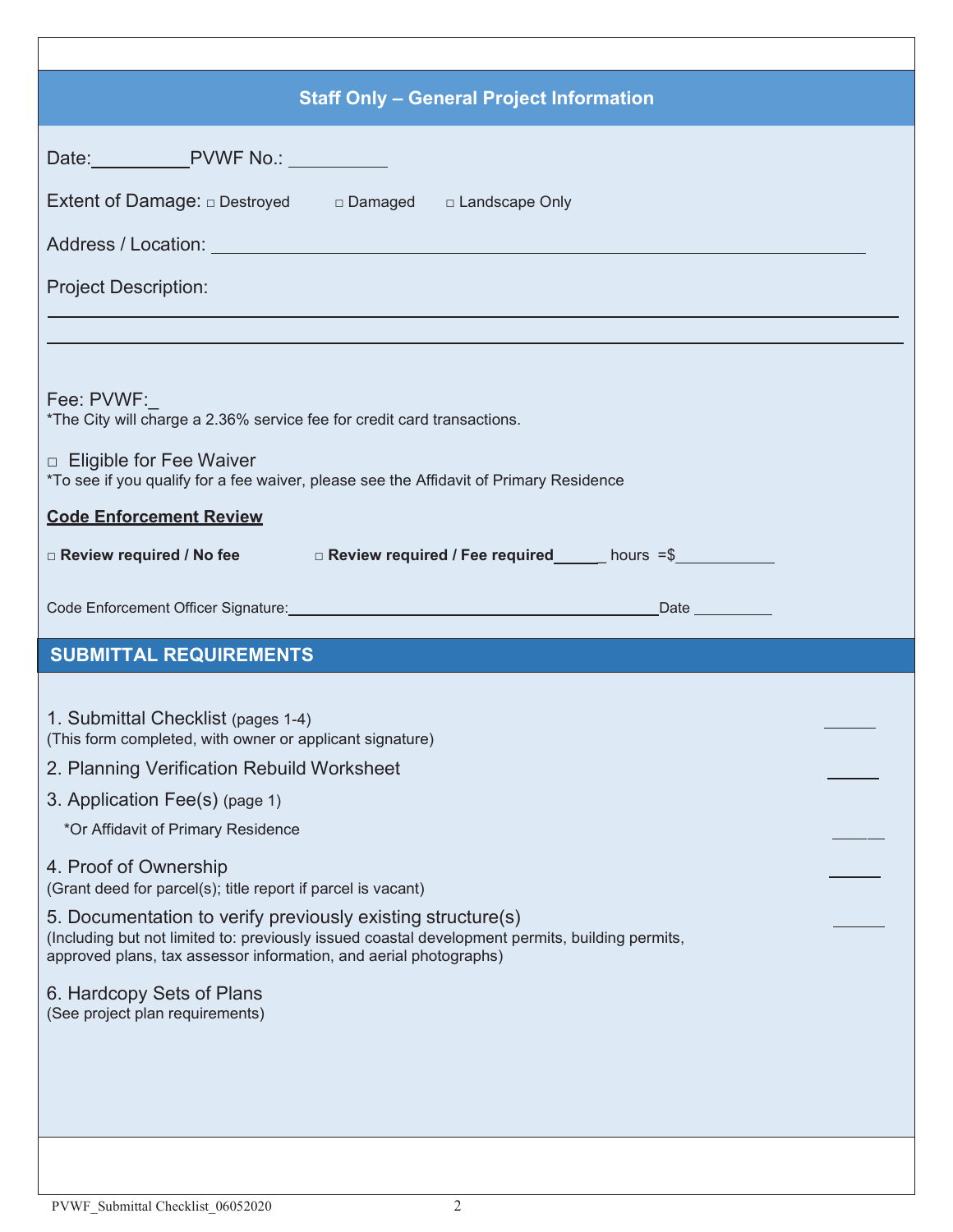#### **GENERAL INFORMATION**

| Property Owner Name: Name: Name: Name: Name: Name: Name: Name: Name: Name: Name: Name: Name: Name: Name: Name: Name: Name: Name: Name: Name: Name: Name: Name: Name: Name: Name: Name: Name: Name: Name: Name: Name: Name: Nam |                               |
|--------------------------------------------------------------------------------------------------------------------------------------------------------------------------------------------------------------------------------|-------------------------------|
|                                                                                                                                                                                                                                |                               |
| Property Owner Phone No.: Property Owner Phone No.:                                                                                                                                                                            | Email: ______________________ |
| Applicant Name: Name and Applicant Name and Applicant Name and Applicant Name and Applicant Applicant Applicant Applicant Applicant Applicant Applicant Applicant Applicant Applicant Applicant Applicant Applicant Applicant  |                               |
| Applicant Address: Applicant Address:                                                                                                                                                                                          |                               |
| Applicant Phone No.                                                                                                                                                                                                            | Email:                        |

#### **INDEMNIFICATION CLAUSE**

The property owners, and their successors in interest, shall indemnify and defend the City of Malibu and its officers, employees and agents from and against all liability and costs relating to the City's **Sign** actions concerning this project, including (without limitation) any award of litigation expenses in favor Here! of any person or entity who seeks to challenge the validity of any of the City's actions or decisions in connection with this project. The City shall have the sole right to choose its counsel and property owners shall reimburse the City's expenses incurred in its defense of any lawsuit challenging the City's actions concerning this project.

PROPERTY OWNER SIGNATURE PROPERTY OWNER NAME (PRINT) DATE

#### **APPLICANT/CONTRACTOR ACKNOWLEDGEMENT**

I certify that I am presently the legal owner of the above-described property. Further, I acknowledge the filing of this application and certify that all of the information on the application is true and correct. I grant permission to the City to conduct site visits necessary to investigate the proposed project. (If the undersigned is different from the legal property **Sign** owner, then a letter of authorization must accompany this form.) A licensed contractor is authorized to submit an over-the-**Here!** counter application and obtain permits on behalf of the property owner. I acknowledge that the City strongly encourages me to immediately calendar the expiration date of this permit, that it is my responsibility to monitor its status and that the City has no ability to provide relief after a permit has expired.

PROPERTY OWNER SIGNATURE PROPERTY OWNER NAME (PRINT) DATE

\_ \_ APPLICANT/CONTACT SIGNATURE APPLICANT/CONTACT NAME (PRINT) DATE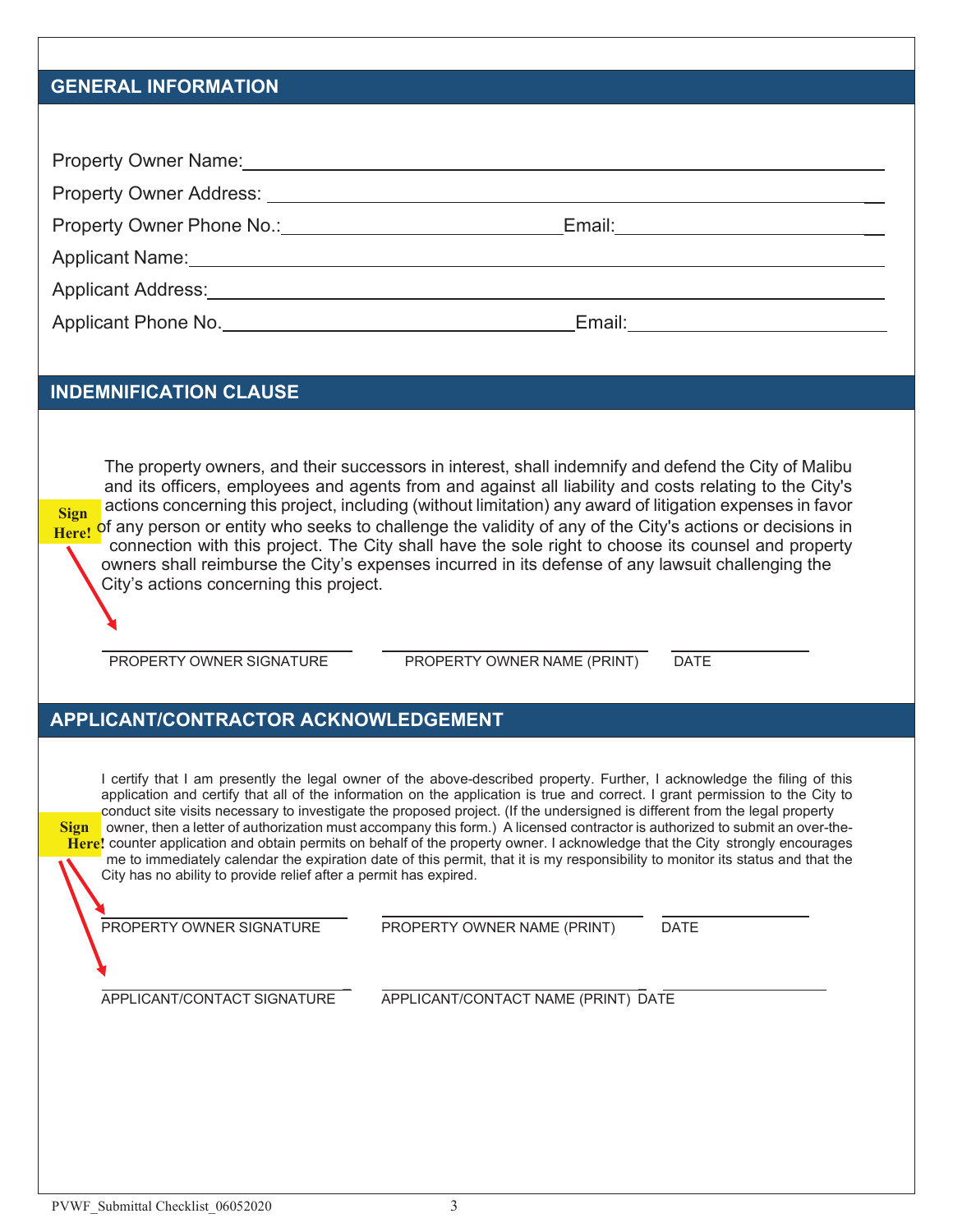#### **PROJECT PLAN REQUIREMENTS**

| Item $#$ | <b>Description</b>     | Required | Submitted |
|----------|------------------------|----------|-----------|
| 5.       | <b>Project Plans</b>   |          |           |
|          | a. Cover Sheet         |          |           |
|          | b. Site Plan           |          |           |
|          | c. Architectural Plans |          |           |
|          | d. Demolition Plan     |          |           |

 $\bullet$  **Four (4)** 24" x 36" size hardcopy sets dimensioned to  $\frac{1}{4}$ " = 1' or  $\frac{1}{2}$ " = 1' scale and collated stapled and folded

- $\div$  One copy may be substituted for an 11" x 17" size.
	- 5. Project Plans

#### 5.A. Cover Sheet **Must include:**

- Project address, Assessor's Parcel Number (APN), Malibu Municipal Code (MMC) Zoning Designation, General Plan Land Use Designation, property owner name, applicant name, North arrow, scale of drawing (e.g.  $\frac{1}{2}$ " = 1');
- Gross and Net lot area (see separate handout for description);
- Required and proposed setbacks;
- Proposed and existing Total Development Square Footage (TDSF);
- Proposed and existing unenclosed covered areas (e.g., terraces, balconies and loggias that project more than 6 feet from the building face);
- Proposed and existing impermeable coverage;
- Detailed project description (include any green or sustainable features); and
- Two-thirds calculation (refer to MMC Section 17.40.040(A)(13)(b))

#### 5.B. Site Plan

#### **Must include:**

- Project address, APN, property owner name, North arrow, scale of drawing (e.g.  $\frac{1}{2}$ " = 1')
- All proposed structures, including fences and walls;
- Required setbacks and lot dimensions;
- ESHA and ESHA buffer boundary(ies) (as applicable);
- Location of OWTS; existing and proposed (as applicable);
- Location of ground mounted equipment:
- Fire Department accessways, including driveway, turnaround and a five foot clearance around the structure(s);
- Sustainable building elements (e.g., solar panels, wind turbines, rain capturing devices, etc.);
- Easements and any offers to dedicate; and
- Bluff-top lots, include required bluff setbacks.

#### 5.C. Architectural Plans

Floor Plans(s), Dimensioned Elevations and Sections – the existing and finished grade lines shall be shown; Roof Plan overlaid on topography – with roof slope indicated and equipment depicted; scale:  $\frac{1}{2}$ " = 1' is preferred, provided it is legible

Fine grading and drainage plan (if applicable) showing the final grade elevation(s) adjacent to proposed structure(s) and the location and type of conveyance(s) to an approved drainage device.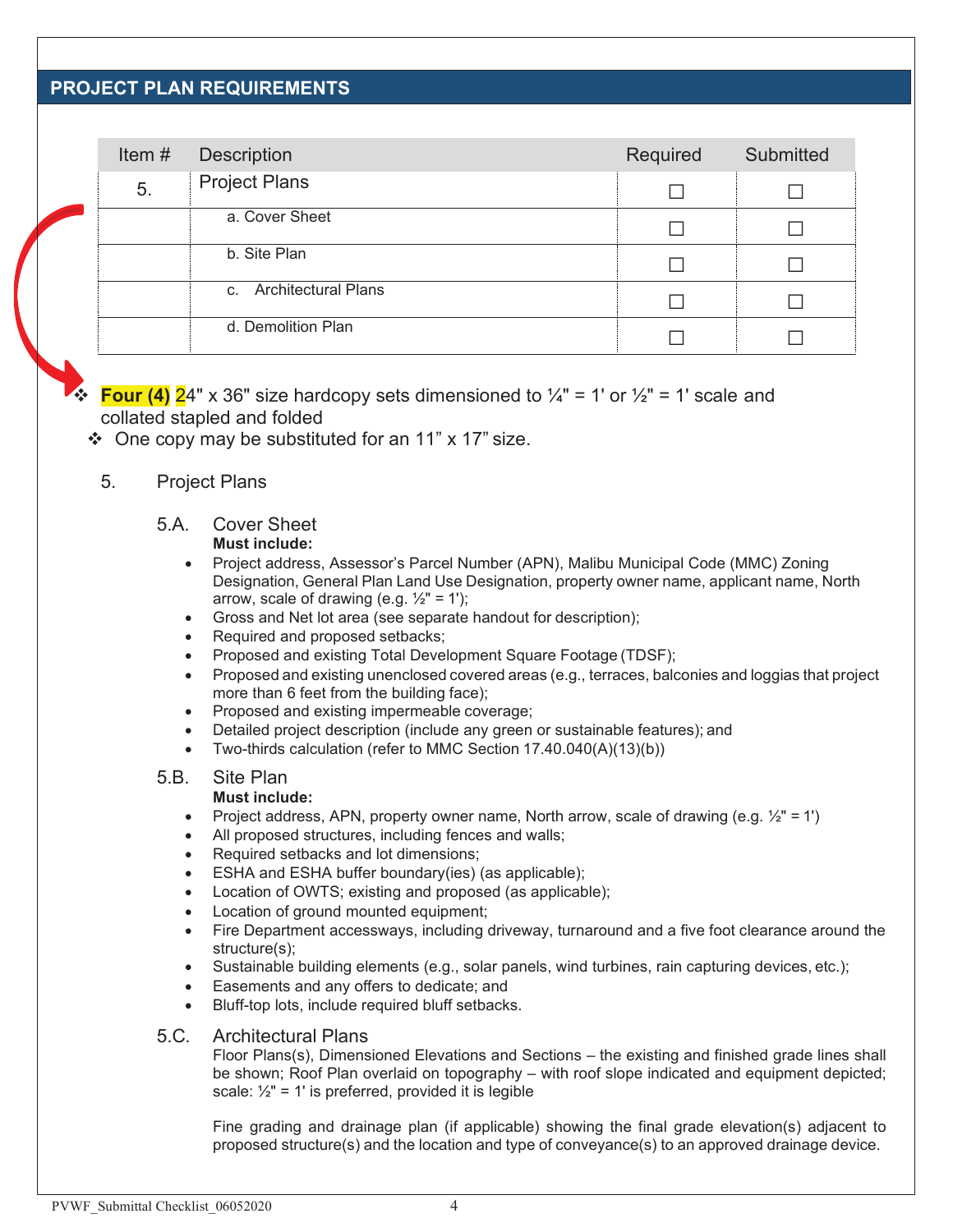#### 5.D. Demolition Plan

Clearly show and label the existing (E) and proposed new (N) exterior walls, doors and large windows. Highlight those sections to be removed and/or replaced, both visually and in a table noting the existing and proposed linear feet of all exterior walls, doors and large windows. Account for removal/replacement of anticipated framing members necessary for the project due to structural requirements, shear walls, age and/or weathering. Scale: ½" = 1' acceptable provided it is legible.

#### **OUTDOOR LIGHTING SUBMITTAL ITEMS**

Please be advised:

Pursuant to the Dark Sky Ordinance outdoor lighting in zones, including but not limited to SF, MF, MFBF, RR, RD, MH, and I zoning districts shall comply by **October 15, 2021.**

Should a property owner wish to update the property's outdoor lighting in conjunction with the fire rebuild, rather than waiting until the compliance deadline, the following items should be submitted.

| Item $#$ | <b>Description</b>                                                                                                                  | Required        | Submitted |
|----------|-------------------------------------------------------------------------------------------------------------------------------------|-----------------|-----------|
| 6.       | Outdoor Lighting Plan OR letter stating none<br>proposed                                                                            |                 |           |
| 7.       | Outdoor Lighting Plan shall include:                                                                                                |                 |           |
|          | a. Site Plan depicting the location of existing (e) and<br>proposed (n) outdoor light fixtures                                      | <b>Contract</b> |           |
|          | Manufacturer Specifications/Fixture<br>Exhibit<br>b.<br>including details regarding the lumen counts and<br>Kelvin for each fixture |                 |           |
|          | c. A photometric plan                                                                                                               |                 |           |

- $\triangleq$  Three (3) 24" x 36" size hardcopy sets dimensioned to  $\frac{1}{4}$ " = 1' or  $\frac{1}{2}$ " = 1' scale and collated stapled and folded
	- $\div$  One copy may be substituted for an 11" x 17" size.

#### **GRADING SUBMITTAL ITEMS**

Please be advised:

For residents who require any grading as a scope of the rebuild, please be advised the following plans will be required at the Building Plan Check stage:

| Item $#$<br><b>Description</b> |                                                        | Required | Submitted |
|--------------------------------|--------------------------------------------------------|----------|-----------|
| 6.                             | <b>Grading Plan OR letter stating none</b><br>proposed |          |           |
| 7 <sub>1</sub>                 | Plan needed for:                                       |          |           |
|                                | . a Reestablish pre-existing grade surface             |          |           |
|                                | Fine grading<br>b.                                     |          |           |
|                                | c. Removal and re-compaction                           |          |           |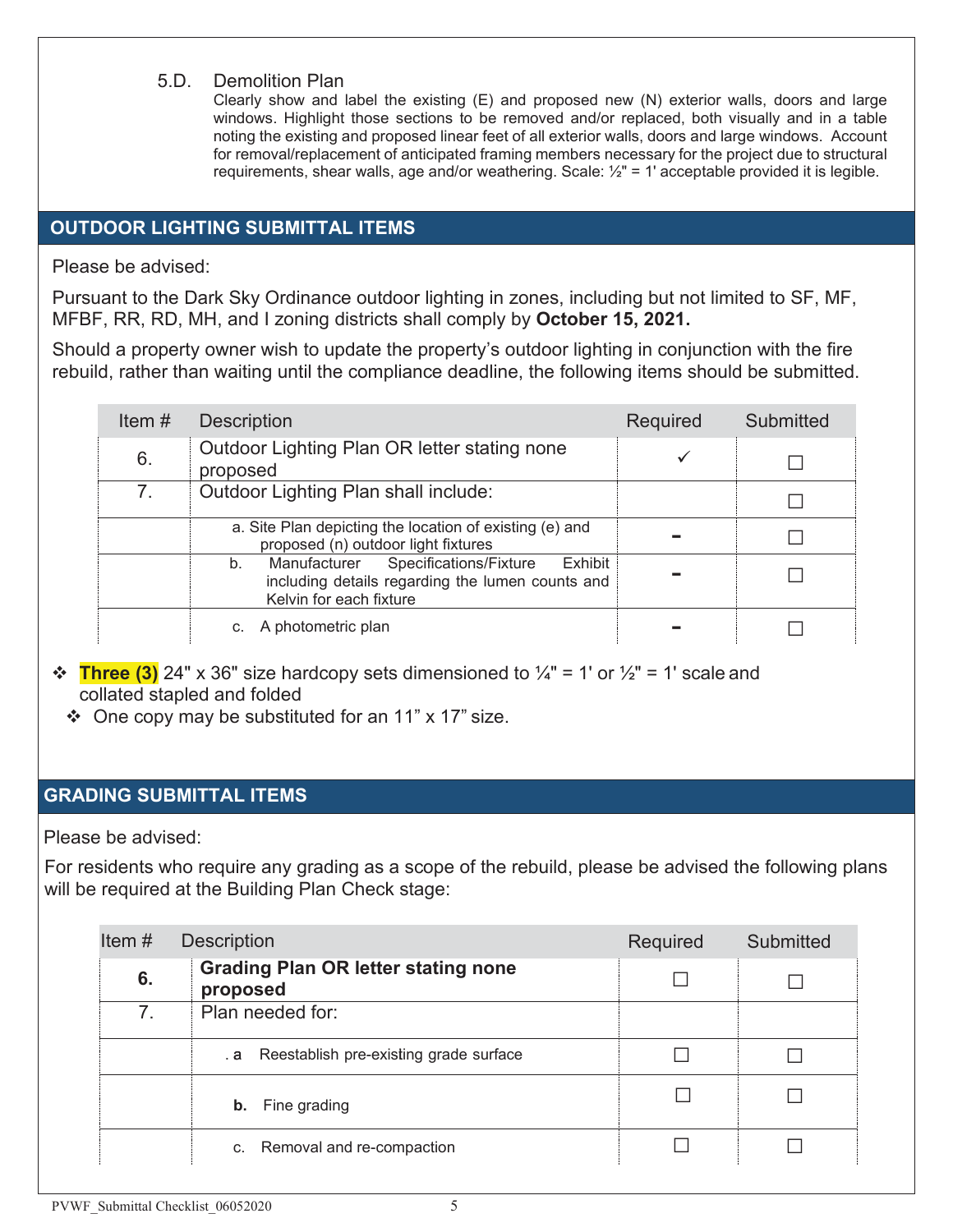### **Staff Use Only**

| Approved for Planning Verification: Planning Staff             | Date:                                                                                                                                                                                                                              |  |
|----------------------------------------------------------------|------------------------------------------------------------------------------------------------------------------------------------------------------------------------------------------------------------------------------------|--|
| Documentation used to verify previously existing structure(s): |                                                                                                                                                                                                                                    |  |
|                                                                | □ Approved Plans - Dated: <u>Contractor Contractors</u> Contracts - Dated: Contract Contract Contract Contract Contract Contract Contract Contract Contract Contract Contract Contract Contract Contract Contract Contract Contrac |  |
|                                                                |                                                                                                                                                                                                                                    |  |
|                                                                | □ Certificate of Occupancy - Dated: <u>University Deckin CCC issued CDP - Dated:</u>                                                                                                                                               |  |
|                                                                | □ OWTS Plans - Dated: <u>_________________________________</u> Building Permits - Dated: ______________                                                                                                                            |  |
|                                                                | □ Aerial Photographs - Dated: University Delayational Photographs - Dated: University Delayational Photographs -                                                                                                                   |  |
|                                                                |                                                                                                                                                                                                                                    |  |
|                                                                |                                                                                                                                                                                                                                    |  |
|                                                                | ,我们也不能会有一个人的事情。""我们的人们是不是我们的人,我们也不能会有一个人的人,我们也不能会有一个人的人,我们也不能会有一个人的人,我们也不能会有一个人的                                                                                                                                                   |  |
|                                                                | ,我们也不会有什么。""我们的人,我们也不会有什么?""我们的人,我们也不会有什么?""我们的人,我们也不会有什么?""我们的人,我们也不会有什么?""我们的人                                                                                                                                                   |  |
|                                                                | NOT Approved for Planning Verification: Planning Staff Date: 2014.                                                                                                                                                                 |  |
|                                                                |                                                                                                                                                                                                                                    |  |
| Reason not approved or additional information required:        |                                                                                                                                                                                                                                    |  |
|                                                                |                                                                                                                                                                                                                                    |  |
|                                                                |                                                                                                                                                                                                                                    |  |
| PLANNING CONDITIONS/NEXT STEPS:                                |                                                                                                                                                                                                                                    |  |
|                                                                |                                                                                                                                                                                                                                    |  |
|                                                                |                                                                                                                                                                                                                                    |  |
|                                                                |                                                                                                                                                                                                                                    |  |
|                                                                |                                                                                                                                                                                                                                    |  |
|                                                                |                                                                                                                                                                                                                                    |  |
|                                                                |                                                                                                                                                                                                                                    |  |
|                                                                |                                                                                                                                                                                                                                    |  |
|                                                                |                                                                                                                                                                                                                                    |  |
|                                                                |                                                                                                                                                                                                                                    |  |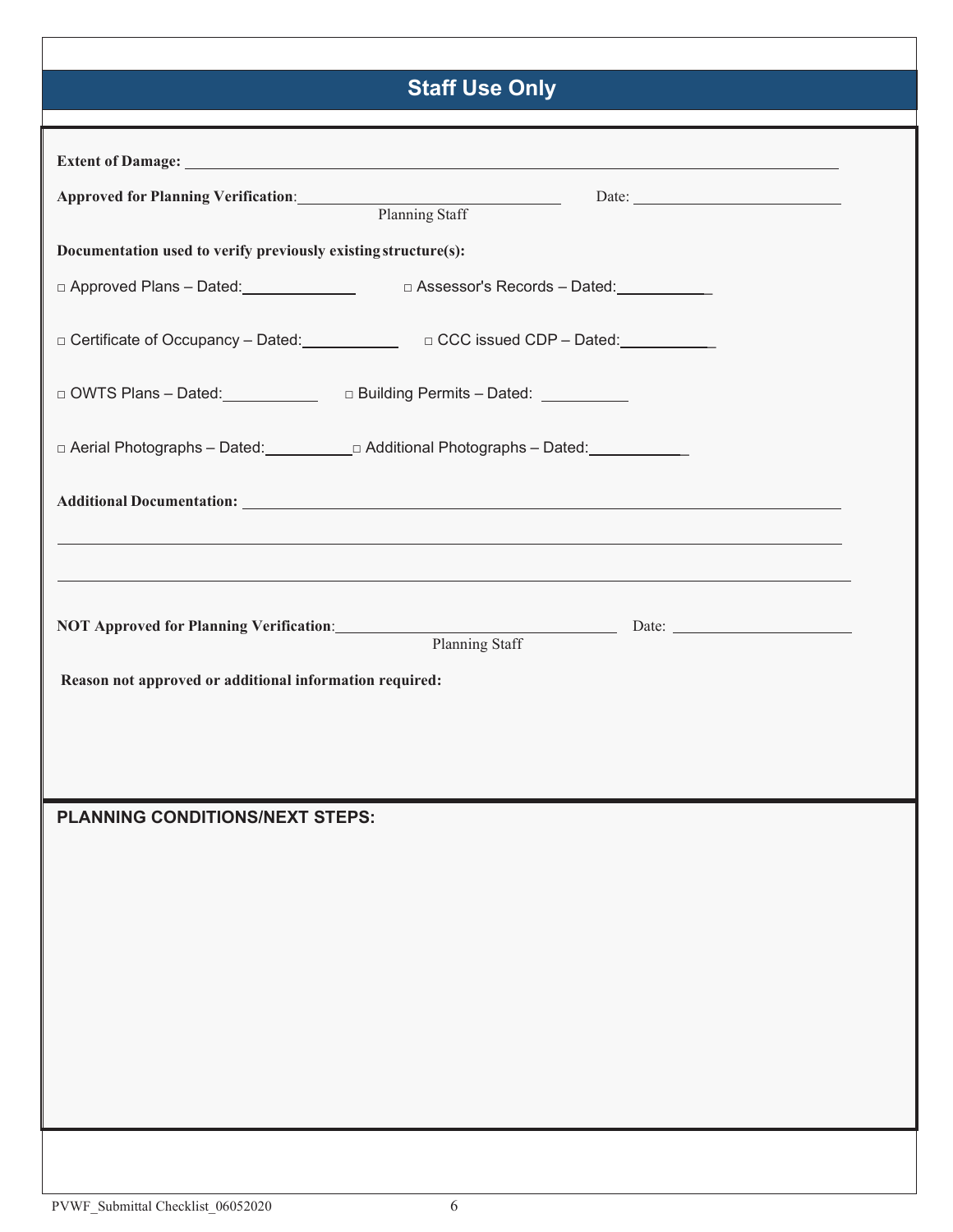#### **Planning Verification Woolsey Fire Conditions**

#### **Standard Conditions**

- 1. Prior to signoff for the foundation, a foundation survey shall be prepared by a licensed civil engineer or architect that states the finished building pad elevation, and location on the site. Prior to the commencement of further construction activities, said document shall be submitted to the assigned Building Inspector and Planning Department for review and sign off.
- 2. When framing is complete, a site survey shall be prepared by a licensed civil engineer or architect that states the finished ground level elevation and the highest roof member elevation. Prior to the commencement of further construction activities, said document shall be submitted to the assigned Building Inspector and Planning Department for review and sign off on framing.

#### **Biology Condition**

3. If the applicant intends to replant the same landscaping (in place/in kind) lost in the fire, please provide a planting plan that identifies what was on site previously. This will be the same plan required by the Fire Department for Fuel Modification prior to their approval for Building Permit Issuance. If the applicant intends to implement a new landscape design, then it will be required to be filed as a minor Administrative Plan Review (APR). If the new landscape design would be less than 2,500 square feet, only a detailed planting plan is required. If the new landscape design would change or expand greater than 2,500 square feet then a complete landscape documentation package, pursuant to MMC 9.22 would be required as a part of an APR.

#### **Cultural Resources**

- 4. In the event that potentially important cultural resources are found in the course of geologic testing or during construction, work shall immediately cease until a qualified archaeologist can provide an evaluation of the nature and significance of the resources and until the Planning Director can review this information. Thereafter, the procedures contained in LIP Chapter 11 and those in MMC Section 17.54.040(D)(4)(b) shall be followed.
- 5. If human bone is discovered during geologic testing or during construction, work shall immediately cease and the procedures described in Section 7050.5 of the California Health and Safety Code shall be followed. Section 7050.5 requires notification ofthe coroner. If the coroner determines that the remains are those of a Native American, the applicant shall notify the Native American Heritage Commission by phone within 24 hours. Following notification of the Native American Heritage Commission, the procedures described in Section 5097.94 and Section 5097.98 of the California Public Resources Code shall be followed.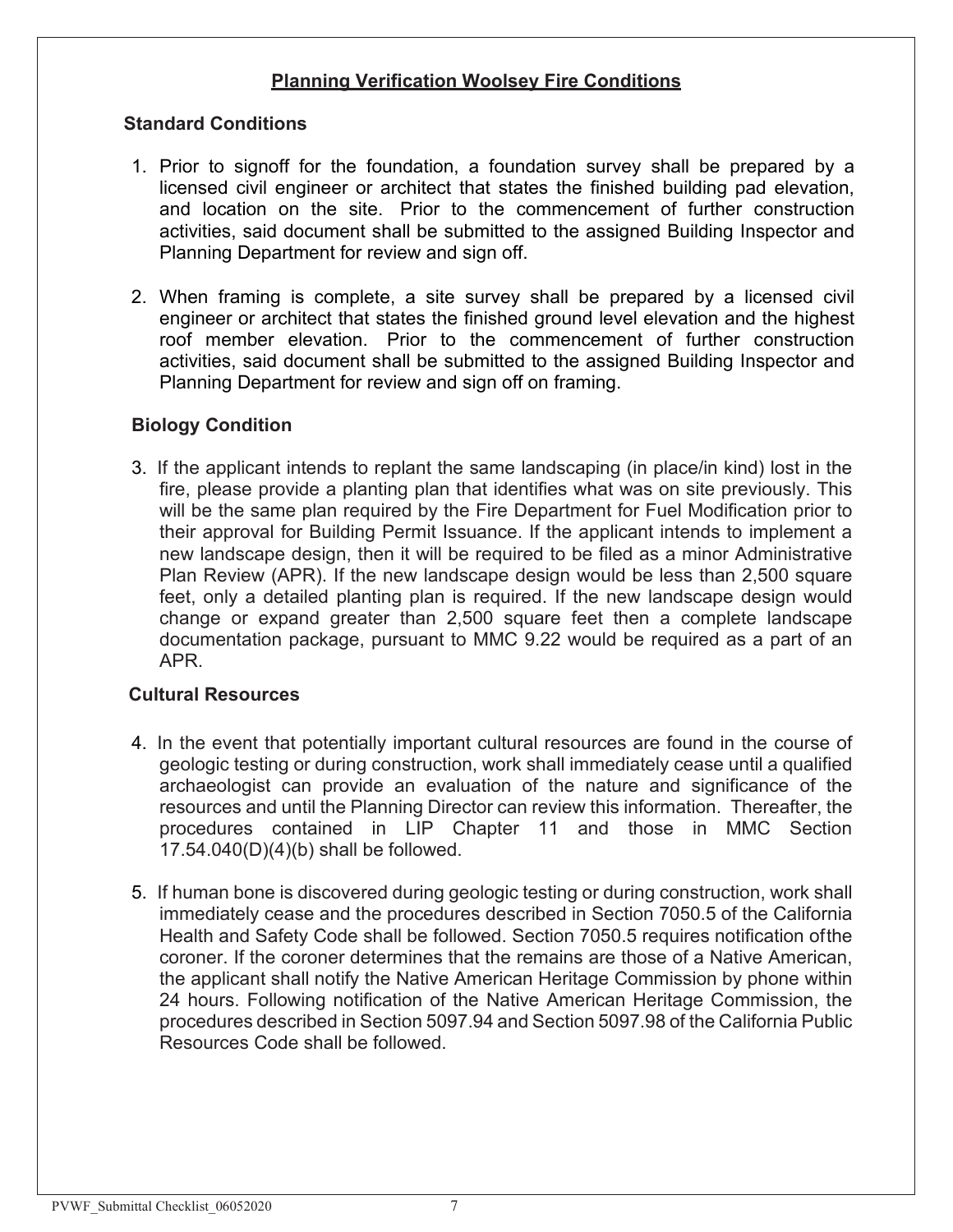#### **Environmental Health Conditions**

The following submittals must be approved by Environmental Health prior to building plan check approval.

- 6. **Building Plans:** All project plans shall be submitted for Environmental Health review and approval. The location of the onsite wastewater treatment system(s) (OWTS) must be depicted on the site/grading plan. All rooms and plumbing drainage fixture units must be clearly labeled on the floor plans. Bedroom equivalents and plumbing fixture units must reflect the permitted record on file with the City. Please contact Environmental Health staff for assistance in determining the permitted amount of bedrooms and fixture units.
- 7. **Certified Fixture Unit Worksheet:** A fixture unit worksheet showing all existing and proposed bedroom equivalents and drainage fixture units for each structure must be completed and certified by an Architect, Civil Engineer, Environmental Health Specialist, City Registered OWTS Practitioner, or an "A", "C-42", "C-36" Contractor License.
- 8. **Onsite Wastewater Treatment System (OWTS) Assessment:** An inspection of the OWTS must be conducted by a City Registered OWTS Practitioner to verify functionality of the OWTS. The inspection report and fire damage assessment form must be submitted to the Environmental Health office for evaluation. Any repairs/replacement must be made prior to utilization of the OWTS.
- 9. **OWTS Plot Plan:** The OWTS Plot Plan must depict essential features of the OWTS, existing improvements, and proposed/new improvements. The plot must fit on an 11" x 17" sheet leaving a 5" left margin clear to provide space for a Cityapplied legend.
- 10.**Environmental Health Review Fee:** A fee in accordance with the adopted fee schedule at the time of approval shall be paid to the City of Malibu for Environmental Health review of the proposed project, unless eligible for a fee waiver.
- 11.Additional items may be required pending site conditions.

#### **Geotechnical Conditions**

12.**Foundation Certification:** If the applicant proposes to utilize the existing foundation system to support the fire rebuild, then the applicant needs to retain a structural engineer to certify the foundation system. Documentation of the engineer's certification must be submitted to the Building Official for review and approval, and a copy shall be submitted to City Geotechnical Staff upon the review of the plans at the public counter (prior to permit issuance).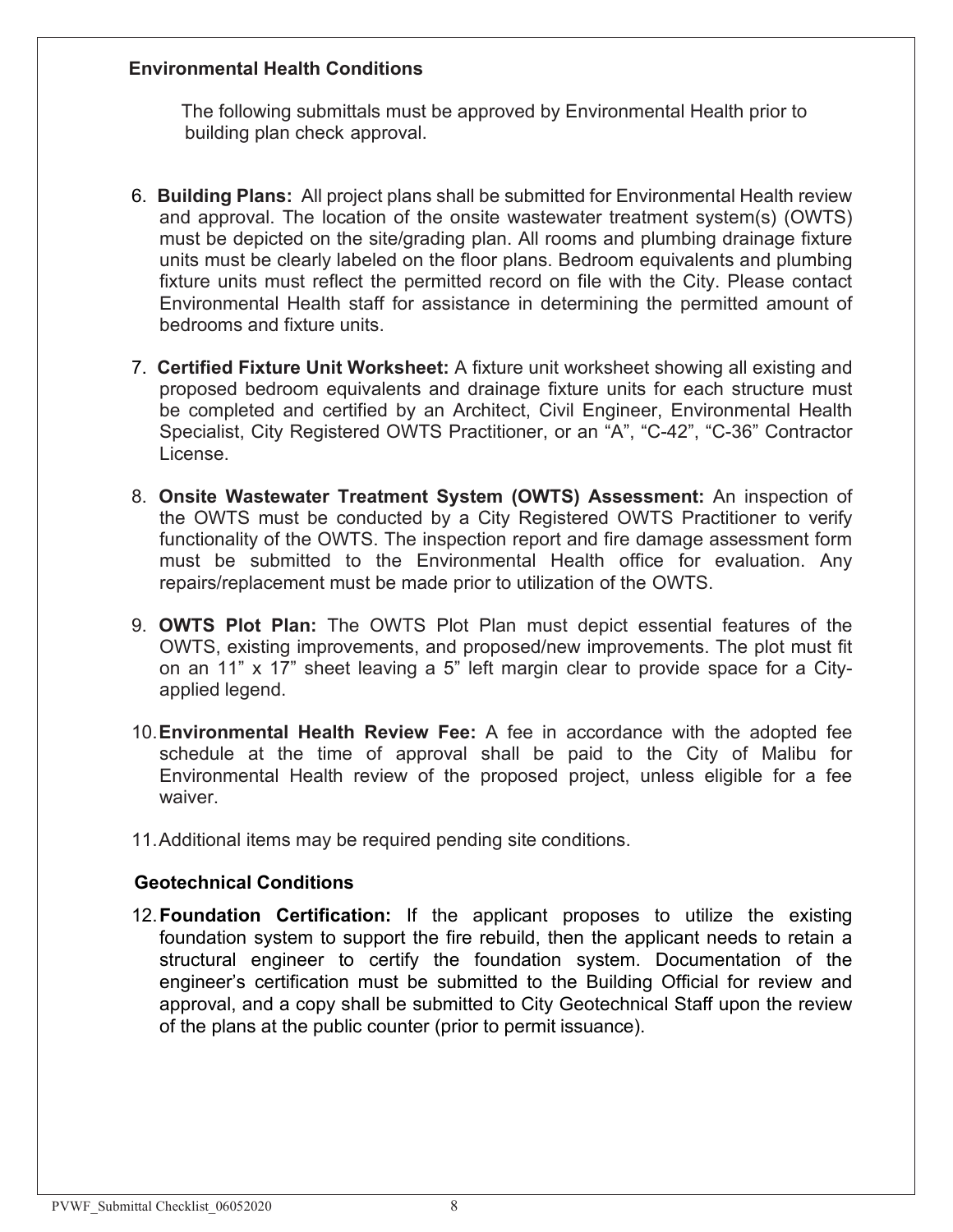- 13.**Geotechnical report:** If new foundations are proposed for the rebuild, one hard copy and a PDF copy of the report on a CD must be submitted to City Geotechnical staff for review. The report must include, at a minimum:
	- a. Subsurface exploration and laboratory soils testing
	- b. Recommendations for foundation type and design parameters
	- c. Retaining wall design parameters (as applicable)
	- d. Grading recommendations-site preparation, including removal and recompaction
	- e. Drainage recommendations
	- f. Current seismic design parameters
	- g. Geotechnical hazard review/disclosure: (landslides, liquefaction, earthquake-induced landslide hazard zone, Alquist-Priolo Earthquake Fault Zone)
	- h. Other recommendations deemed necessary by the consultant
- 14. **Gotechnical Review Fee:** A fee in accordance with the adopted fee schedule at the time of approval shall be paid to the City of Malibu upon submittal of the Geotechnical report.
- 15. **Building plan review:** City Geotechnical staff will review the final set of building plans (approved by the Building Safety Division) that have addressed/implemented all geotechnical conditions on the plans, including stamps and signatures from the project geotechnical consultant.

#### **Los Angeles County Fire Department**

16.The project shall receive a Final Fuel Modification Plan, which has been approved by the Los Angeles County Fire Department, prior to the issuance of final building permits.

#### **Public Works Conditions**

Subsequent to the Planning Verification approval from the Planning Department, the Public Works Department will review the plans for the replacement structure. Prior to the issuance of building and grading permits, the applicant shall comply with the following conditions, if applicable, to demonstrate conformance with the Malibu Local Coastal Program (LCP) and the Malibu Municipal Code (MMC).

#### **Street Improvements**

- 17.If the property is located along Winding Way or Murphy Way (formerly DeButts Terrace), the applicant may require approval from the Los Angeles County Waterworks District No. 29 for any excavation in the paved right-of-way. Place a prominent note on the first sheet of plans to this effect.
- 18.If this project proposes to construct improvements within the City's right-of-way, a Public Works Encroachment Permit will be required. Prior to the Public Works Department's approval of the grading or building permit, the applicant shall obtain encroachment permits from the Public Works Department for the proposed work within the City's rightof-way. For projects on Dume Drive, Grayfox Street, Fernhill Drive and Wildlife Road the City received a Safe Routes to School Grant for improving pedestrian safety. Any proposed street improvements along these streets shall consider the potential impact on the existing conditions, such as, but not limited to, decomposed granite and woodties.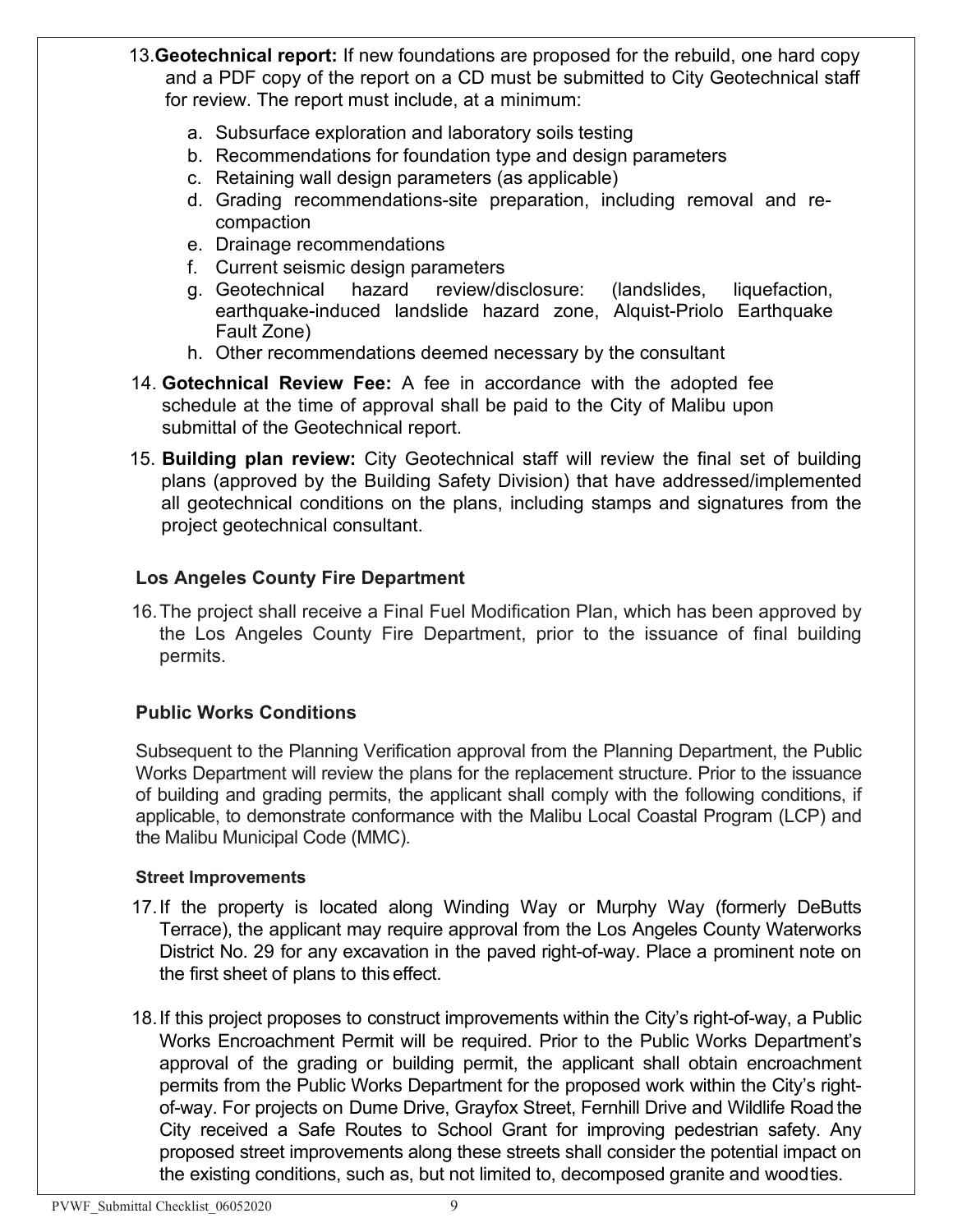- 19.If this project proposes to construct a new driveway within the City's right-of-way, a Public Works Encroachment Permit will be required. Prior to the Public Works Department's approval of the grading or building permit, the applicant shallobtain encroachment permits from the Public Works Department for the proposed driveway. The driveway shall be constructed of either 6-inches of concrete over 4-inch of aggregate base, or 4-inches of asphalt concrete over 6-inches of aggregate base. The driveway shall be flush with the existing grades with no curbs
- 20.If this project proposes to construct a new driveway within Caltrans' right-of-way, a Caltrans Encroachment Permit will be required. Prior to the Public Works Department approval of the grading or building permit, the applicant shall obtain encroachment permits from Caltrans for the proposed driveway.

#### **Grading and Drainage**

- 21.Clearing and grading during the rainy season (extending from November 1 to March 31) shall be prohibited for development LIP Section 17.3.1that:
	- Is located within or adjacent to ESHA,or
	- Includes grading on slopes greater than 4:1
	- Approved grading for development that is located within or adjacent to ESHA or on slopes greater than 4:1 shall not be undertaken unless there is sufficient time to complete grading operations before the rainy season. If grading operations are not completed before the rainy season begins, grading shall be halted and temporary erosion control measures shall be put into place to minimize erosion until grading resumes after March 31, unless the City determines that completion of grading would be more protective ofresources
- 22.Exported soil from a site shall be taken to the County Landfill or to a site with an active grading permit and the ability to accept the material in compliance with the City's LIP Section 8.3. Anote shall be placed on the project that addresses this condition.
- 23.A grading and drainage plan shall be approved containing the following information prior to the issuance of grading permits for theproject.
	- Public Works Department General Notes and thefollowing:
		- $\circ$  The project shall not generate more than 10 round trip trucks a day carrying earth materials or 60 truck trips per calendar week.
		- $\circ$  Heavy equipment noise and truck deliveries shall not begin until after 7:00 A.M. no work beyond 4:30 P.M., unless approved by the City.
	- The existing and proposed square footage of impervious coverage on the property shall be shown on the grading plan (including separate areas for buildings, driveways, walkways, parking, tennis courts and pooldecks).
	- The limits of land to be disturbed during project development shall be delineated on the grading plan and a total area shall be shown on the plan. Areas disturbed by grading equipment beyond the limits of grading, areas disturbed for the installation of the septic system, and areas disturbed for the installation of the detention system shall be included within the areadelineated.

The grading limits shall include the temporary cuts made for retaining walls, buttresses, and over excavations for fill slopes and shall be shown on the grading plan.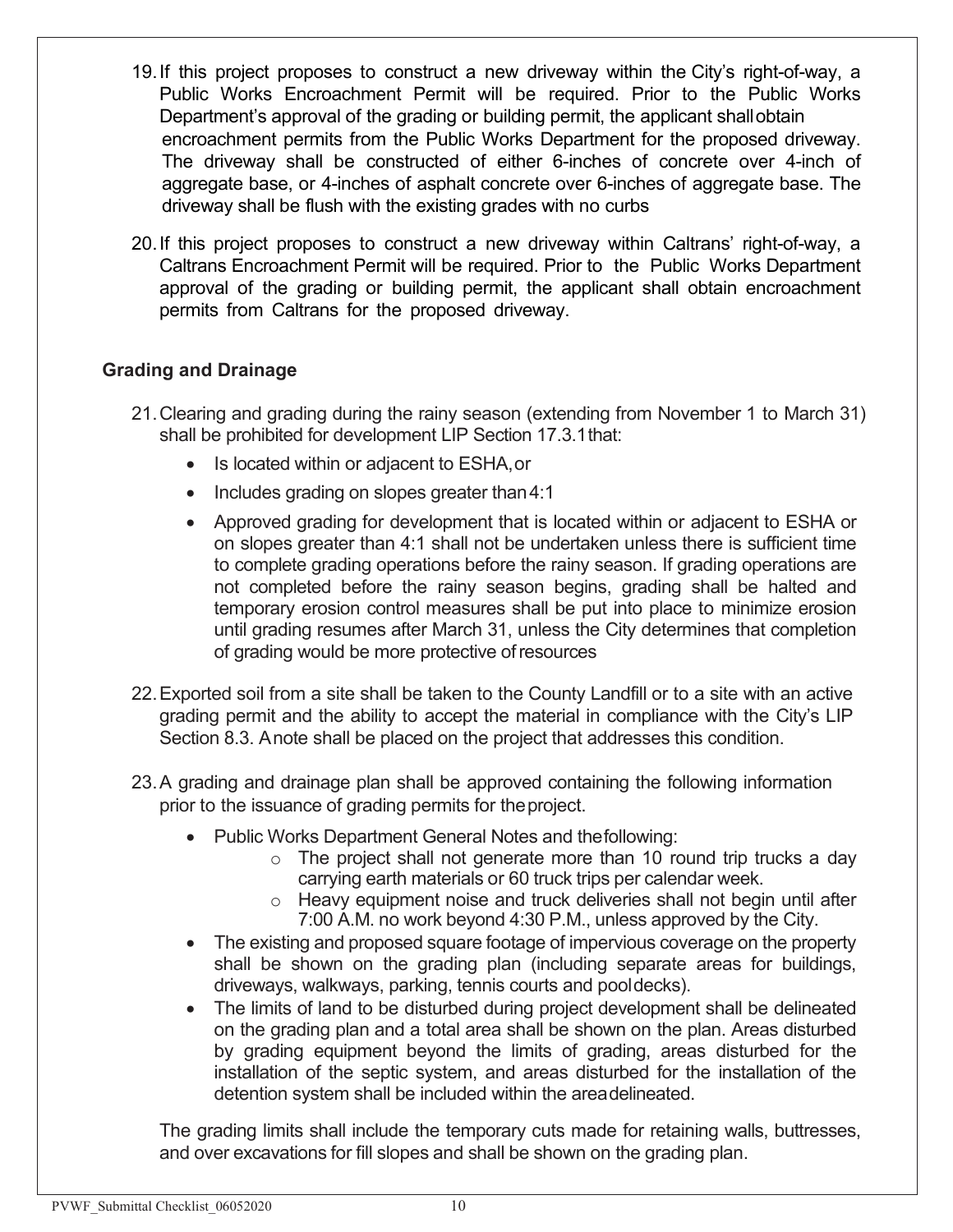- If the property contains trees that are to be protected they shall be highlighted on the grading plan.
- If the property contains rare and endangered species as identified in the resources study the grading plan shall contain a prominent note identifying the areas to be protected (to be left undisturbed). Fencing of these areas shall be delineated on the grading plan if required by the CityBiologist.
- Private storm drain systems shall be shown on the grading plan. Systems greater than 12-inch diameter shall also have a plan and profile for the system included with the grading plan.
- Public storm drain modifications shown on the grading plan shall be approved by the Public Works Department prior to the issuance of the grading permit.

#### **Stormwater**

- If thisproject is located in an Area of Special Biological Significance (ASBS) as part of the California Ocean Plan and proposes to modify the existing drainage system, this condition will be applicable. Drainage systems in the ASBS allows discharge of storm water only where it is essential for flood control or slope stability, including roof, landscape, road and parking lot drainage, to prevent soil erosion, only occurs during wet weather, and is composed of only storm water runoff. The applicant shall provide a drainage system that accomplishes the following:
	- Installation of permanent BMPs that are designed to treat the potential pollutants in the storm water runoff so that it does not alter the natural ocean water quality. These pollutants include trash, oil and grease, metals, bacteria, nutrients, pesticides, herbicides and sediment.
	- Prohibits the discharge of trash.
	- Only discharges from existing storm drain outfalls are allowed. No new outfalls will be allowed. Any proposed or new storm water discharged shall be routed to existing storm drain outfalls and shall not result in any new contribution of waste to the ASBS (i.e. no additional pollutantloading).
	- Elimination of non-storm water discharges.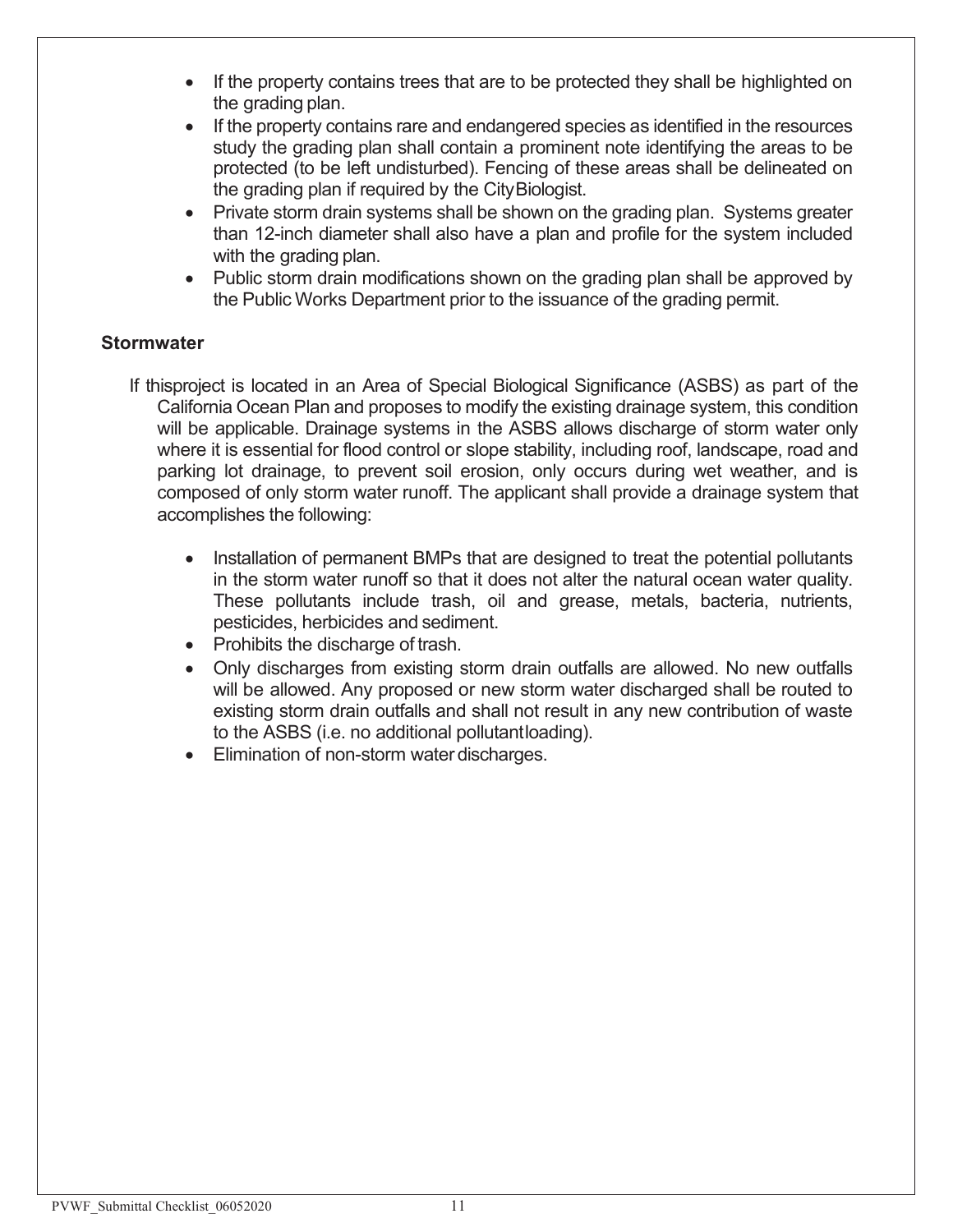24.A Storm Water Pollution Prevention Plan (SWPPP) shall be provided prior to the issuance of the Grading/Building permits for the project. This plan shall include an Erosion and Sediment Control Plan (ESCP) that includes, but not limitedto:

| <b>Erosion Controls</b>    | <b>Hydraulic Mulch</b>                        |
|----------------------------|-----------------------------------------------|
|                            | Hydroseeding                                  |
|                            | Soil Binders                                  |
|                            | <b>Straw Mulch</b>                            |
|                            | <b>Geotextiles and Mats</b>                   |
|                            | <b>Wood Mulching</b>                          |
| <b>Sediment Controls</b>   | <b>Fiber Rolls</b>                            |
|                            | <b>Gravel Bag Berm</b>                        |
|                            | Street Sweeping and/ or Vacuum                |
|                            | <b>Storm Drain Inlet Protection</b>           |
|                            | Scheduling                                    |
|                            | <b>Check Dam</b>                              |
| <b>Additional Controls</b> | <b>Wind Erosion Controls</b>                  |
|                            | <b>Stabilized Construction Entrance/ Exit</b> |
|                            | <b>Stabilized Construction Roadway</b>        |
|                            | <b>Entrance/ Exit Tire Wash</b>               |
| <b>Non-Stormwater</b>      | Vehicle and Equipment Washing                 |
| Management                 |                                               |
|                            | <b>Vehicle and Equipment Fueling</b>          |
|                            | Vehicle and Equipment Maintenance             |
| Waste Management           | <b>Material Delivery and Storage</b>          |
|                            | <b>Spill Prevention and Control</b>           |

All Best Management Practices (BMP) shall be in accordance to the latest version of the California Stormwater Quality Association (CASQA) BMP Handbook. Designated areas for the storage of construction materials, solid waste management, and portable toilets must not disrupt drainage patterns or subject the material to erosion by site runoff. If the land disturbance is greater than one acre, the applicant shall be required to obtain a State SWPPP.

#### **Miscellanous**

- 25.If applicable, the discharge of swimming pool, spa and decorative fountain water and filter backwash, including water containing bacteria, detergents, wastes, alagecides or other chemicals is prohibited. Swimming pool, spa, and decorative fountain water may be used as landscape irrigation only if the following items are met:
	- The discharge water is dechlorinated, debrominated or if the water is disinfected using ozonation;
	- There are sufficient BMPs in place to prevent soil erosion; and
	- The discharge does not reach into the MS4 or to the ASBS (including tributaries)

Discharges not meeting the above-mentioned methods must be trucked to a Publicly Owned Wastewater Treatment Works.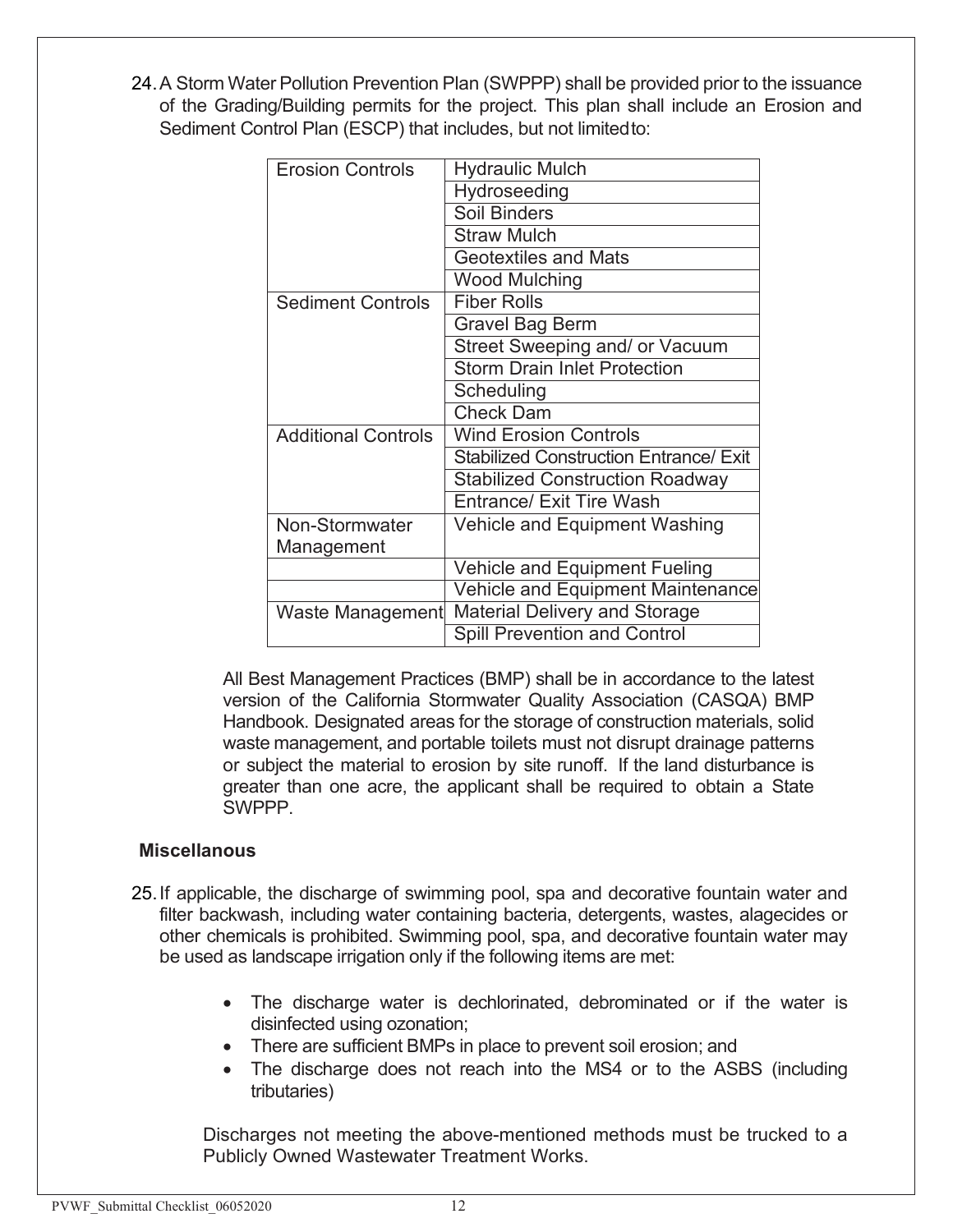The applicant shall also provide a construction note on the plans that directs the contractor to install a new sign stating **"It is illegal to discharge pool, spa or water feature waters to a street, drainage course or storm drain per MMC 13.04.060(D)(5)."** The new sign shall be posted in the filtration and/or pumping equipment area for the property. Prior to the issuance of any permits, the applicant shall indicate the method of disinfection and the method of discharging.

26.Prior to the approval of any grading and drainage permit, the applicant shall submit a PDF of the final plans. If there are further modifications to the plans, the applicant shall provide the City with an updatedPDF.

#### **FEMA**

27.If the proposed improvements and/or replacement structure are located within the Special Flood Hazard Area (SFHA) as determined by the Public Works Department, the improvements shall meet MMC Chapter 15.20, Floodplain Management. An Elevation Certificate based on construction drawings is required for any building located within the SFHA. A survey map shall be attached to this certificate showing the location of the proposed building in relation to the property lines and to the street center line. The survey map shall delineate the boundary of the SFHA zone(s) based on the FIRM flood maps in effect and provide the information for the benchmark utilized, the vertical datum, and any datum conversion. A post construction Elevation Certificate will be required to certify building elevations, when the construction is complete, and shall be provided to the Public Works Department prior to final approval of theconstruction.

#### **Water Quality/ Water Service**

28.Prior to the issuance of a building permit, the applicant shall submit a Will Serve Letter from Los Angeles County Waterworks District No. 29 to the Planning Department indicating the ability of the property to receive adequate water service.

#### **Prior to Occupancy**

- 29.The applicant shall request a final Planning Department inspection prior to final inspection by the City of Malibu Building Safety Division. A Certificate of Occupancy shall not be issued until the Planning Department has determined that the project complies with this coastal development permit. A temporary Certificate of Occupancy may be granted at the discretion of the Planning Director, provided adequate security has been deposited with the City to ensure compliance should the final work not be completed in accordance with this permit.
- 30.Any construction trailer, storage equipment or similar temporary equipment not permitted as part of the approved scope of work shall be removed prior to final inspection and approval, and if applicable, the issuance of the certificate of occupancy.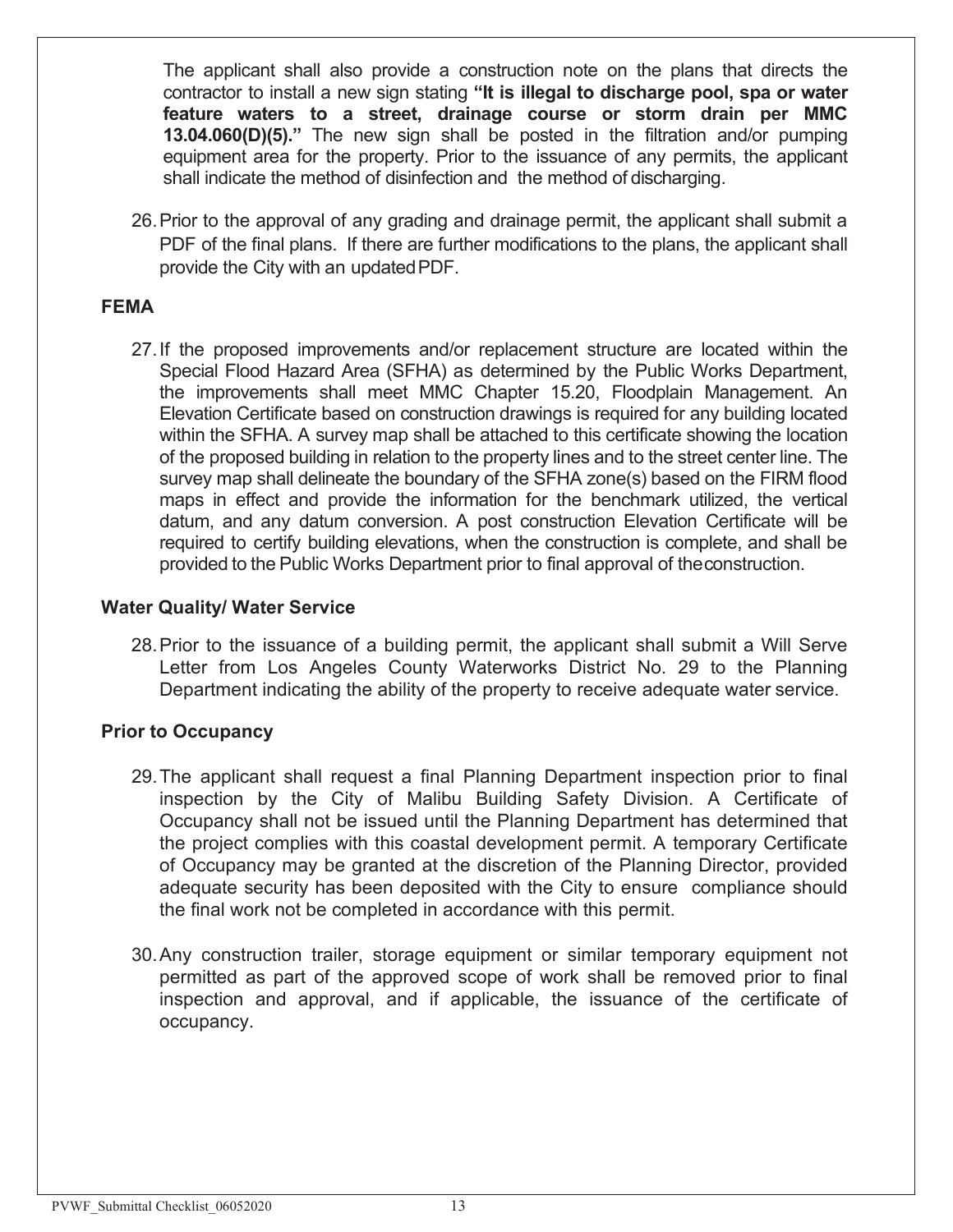### **ACCEPTANCE OF CONDITIONS AFFIDAVIT**

The undersigned applicant(s) and property owner(s) acknowledge and agree to abide by all terms and conditions of **Planning Verification Number\_\_\_\_\_\_\_\_\_\_\_** for the property located at

Date **Signature of Applicant** 

Print Applicant's Name

Date **Signature of Property Owner/Manager** Signature of Property Owner/Manager

Print Property Owner/ Manager's Name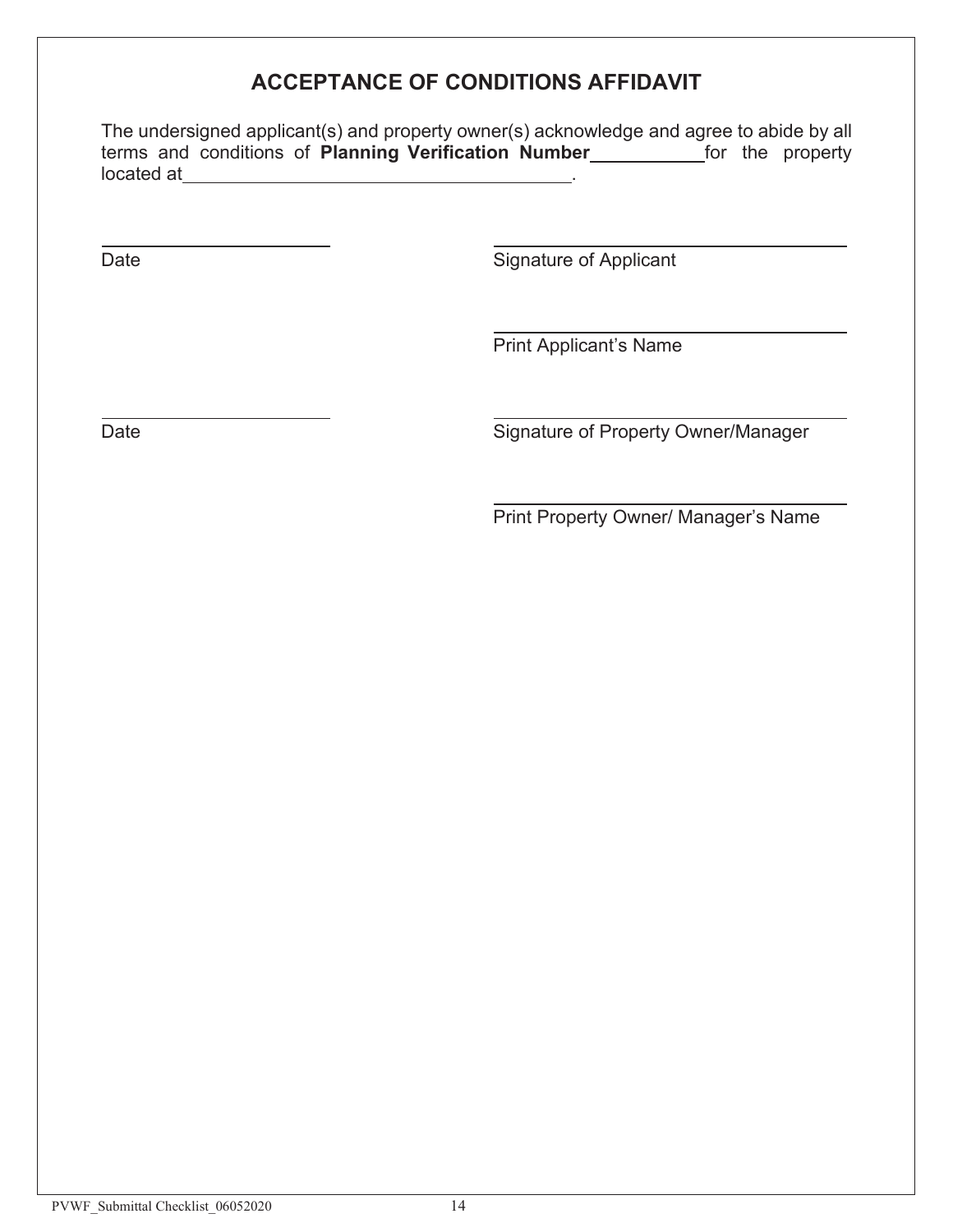## **PLANNING VERIFICATION REBUILD WORKSHEET**

### Dear Malibu Resident,

The Planning Verification application is designed to expedite, in-kind and up to 10% expansion of the building envelope (bulk, height, square footage etc.).The rebuild worksheet serves as a road map to complete the planning entitlement process, building plan check review and construction phase to get you back in your home as soon as possible! Below are the necessary steps to complete the rebuild process:

### **A** Planning Department

- **STEP 1:** Visit the Fire Rebuild Counter
- **STEP 2: Pick up your Rebuild Worksheet**
- **STEP 3: Visit the agencies**
- **STEP 4:** Schedule a pre-design meeting
- **STEP 5:** Submit project for Planning review/ same day approval yay!

### **A** Building Plan Check Review

**STEP 6: Proceed to Building Safety** 

STOP \*If you are processing a PV + APR - submit APR approved stamped plans (includes PV approval) to Building Plan Check to avoid longer processing time and double fees

- **STEP 7: Building Plan Check**
- **STEP 8: Permit issuance**

### **Construction**

- **STEP 9:** Building Safety Inspections
	- **STEP 10:** Planning and other City departments Final Inspection
- **STEP 11:** Certificate of Occupancy issued you're home!

This preliminary determination is non-binding and is not a zoning approval. It is based solely on applicable zoning regulations, policies, and interpretations in effect as of this date. Any changes to applicable zoning regulations, policies, and/or interpretations may result in a different determination at a later date that may require project modifications.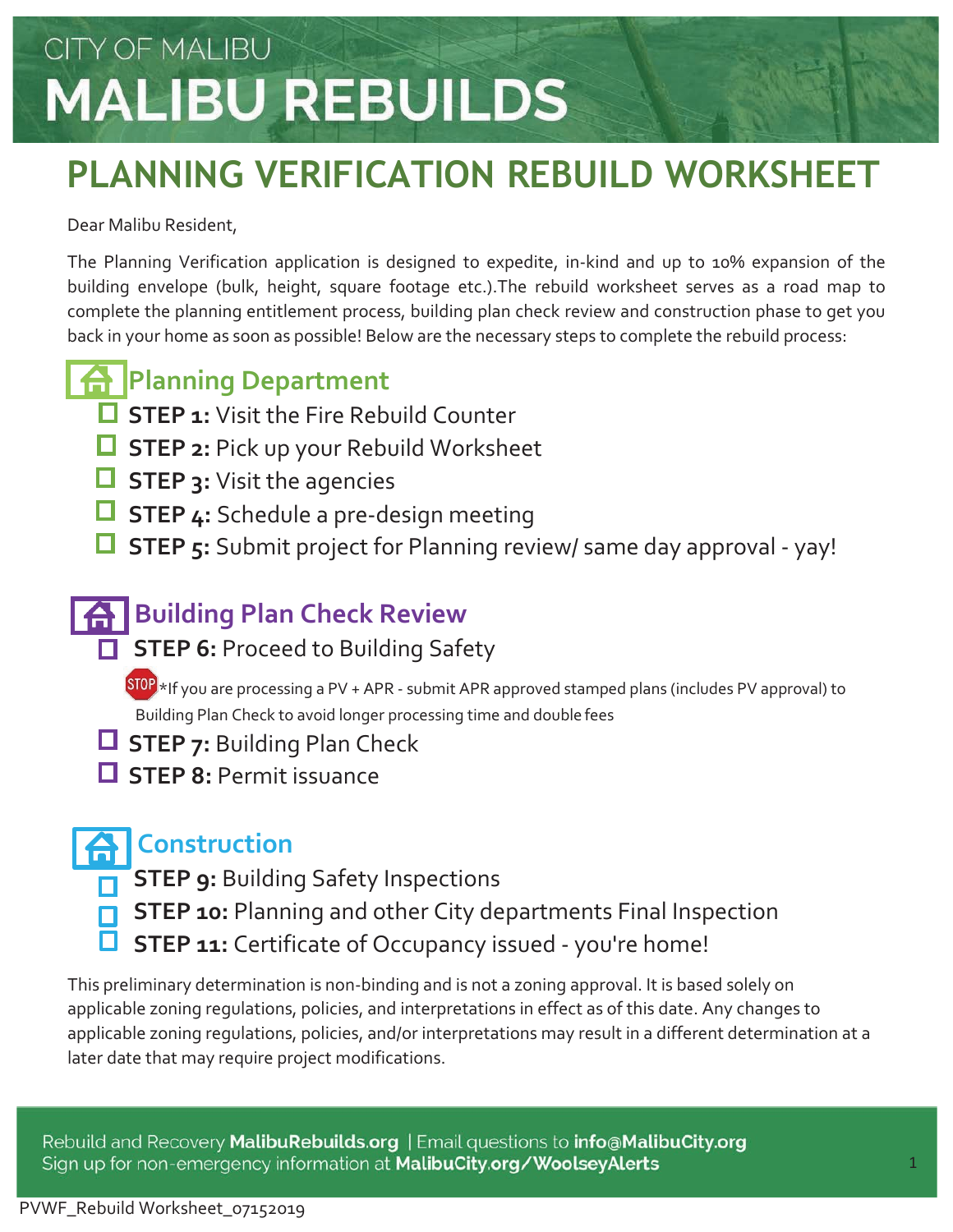THIS INFORMATION IS TO ASSIST YOU IN THE PERMITTING PROCESS. Gather the Information below as you or your design professional meet with each department or agency to discuss your project. Please be aware that the items noted below are general site attributes that will be discussed when you meet with Building Safety staff and that additional requirements may arise.

### **STAFF USE ONLY**

| <b>PROPERTY INFORMATION</b>                                                     |  |  |  |
|---------------------------------------------------------------------------------|--|--|--|
|                                                                                 |  |  |  |
| ZONING: APPEAL JURISDICTION: DYES DNO ESHA DYES DNO                             |  |  |  |
| <b>LOT DIMENSIONS:</b>                                                          |  |  |  |
|                                                                                 |  |  |  |
|                                                                                 |  |  |  |
| MAX ALLOWABLE TDSF:_____________MAX ALLOWABLE IMPERMEABLE COVERAGE: ___________ |  |  |  |
| <b>PLANNING ENTITLEMENT:</b>                                                    |  |  |  |
| D PV IN-KIND REPLACEMENT D PV + 10%                                             |  |  |  |
| EXISTING PERMITTED SQUARE FOOTAGE: _______________                              |  |  |  |
| IF PV + 10% PROPOSED SQUARE FOOTAGE: ______________                             |  |  |  |
| <b>NOTES:</b>                                                                   |  |  |  |
|                                                                                 |  |  |  |
|                                                                                 |  |  |  |
|                                                                                 |  |  |  |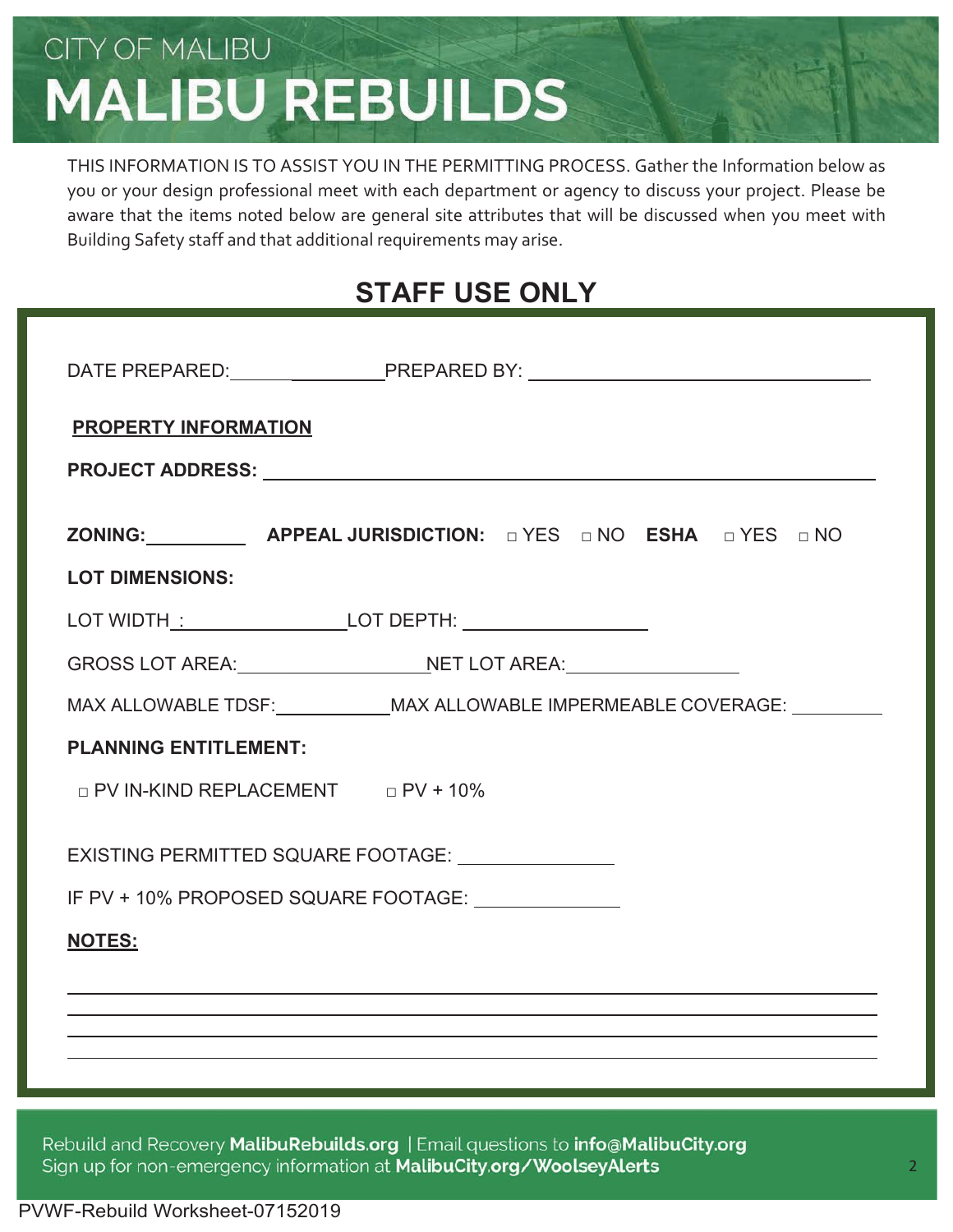#### REQUIRED AGENCIES

| City Environmental Health Staff Review (for staff use only) Initials: University Date: University Pro                                                 |
|-------------------------------------------------------------------------------------------------------------------------------------------------------|
| ONSITE WASTEWATER TREATMENT SYSTEM (OWTS): □ YES □ NO<br>$\Box$ N/A<br><b>REQUIREMENTS FOR BUILDING PLAN CHECK:</b>                                   |
| <b>OWTS ASSESSMENT FORMCOMPLETED:</b><br>$\Box$ YES $\Box$ NO<br>*STATUS OF SYSTEM: D PASS D CONDITIONAL PASS D FAIL<br>FIXTURE UNIT WORKSHEET:<br>п. |
|                                                                                                                                                       |
| $\Box$ OWTS PLOT PLAN - 11X17 SHEET LEAVING 5" MARGIN ON LEFT SIDE. SHOW ALL<br><b>IMPROVEMENTS AND OWTS COMPONENTS.</b>                              |
| $\Box$ ARCHITECTURAL PLANS-LABEL ALL BEDROOMS AND PLUMBING FIXTURE UNITS.                                                                             |
| <b>COMMENTS:</b>                                                                                                                                      |
|                                                                                                                                                       |
|                                                                                                                                                       |
|                                                                                                                                                       |
|                                                                                                                                                       |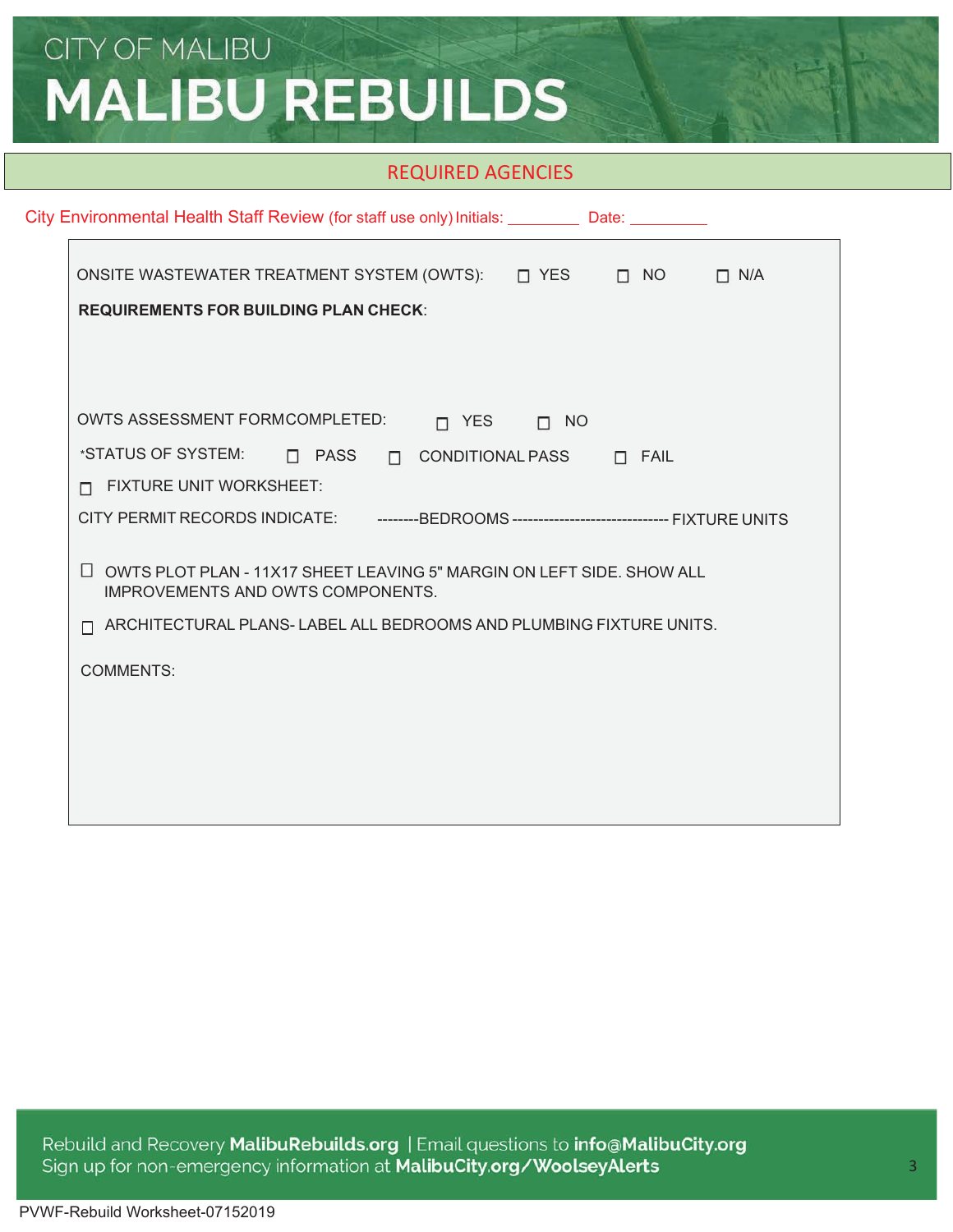Los Angeles County Fire Department (for staff use only) Initials: Date: Date:

**COMMENTS:**

**REQUIREMENTS FOR BUILDING PLAN CHECK:**

\* This preliminary determination is non-binding and is not a zoning approval. It is based solely on applicable zoning regulations, policies, and interpretations in effect as of this date. Any changes to applicable zoning regulations, policies, and/or interpretations may result in a different determination at a later date that may require project modifications.

### ADDITIONAL CITY AGENCIES

We strongly recommend speaking to the following agencies prior to submitting your Planning Verification Application.

City Biologist Staff Review (for staff use only) Initials: Date:

**COMMENTS:**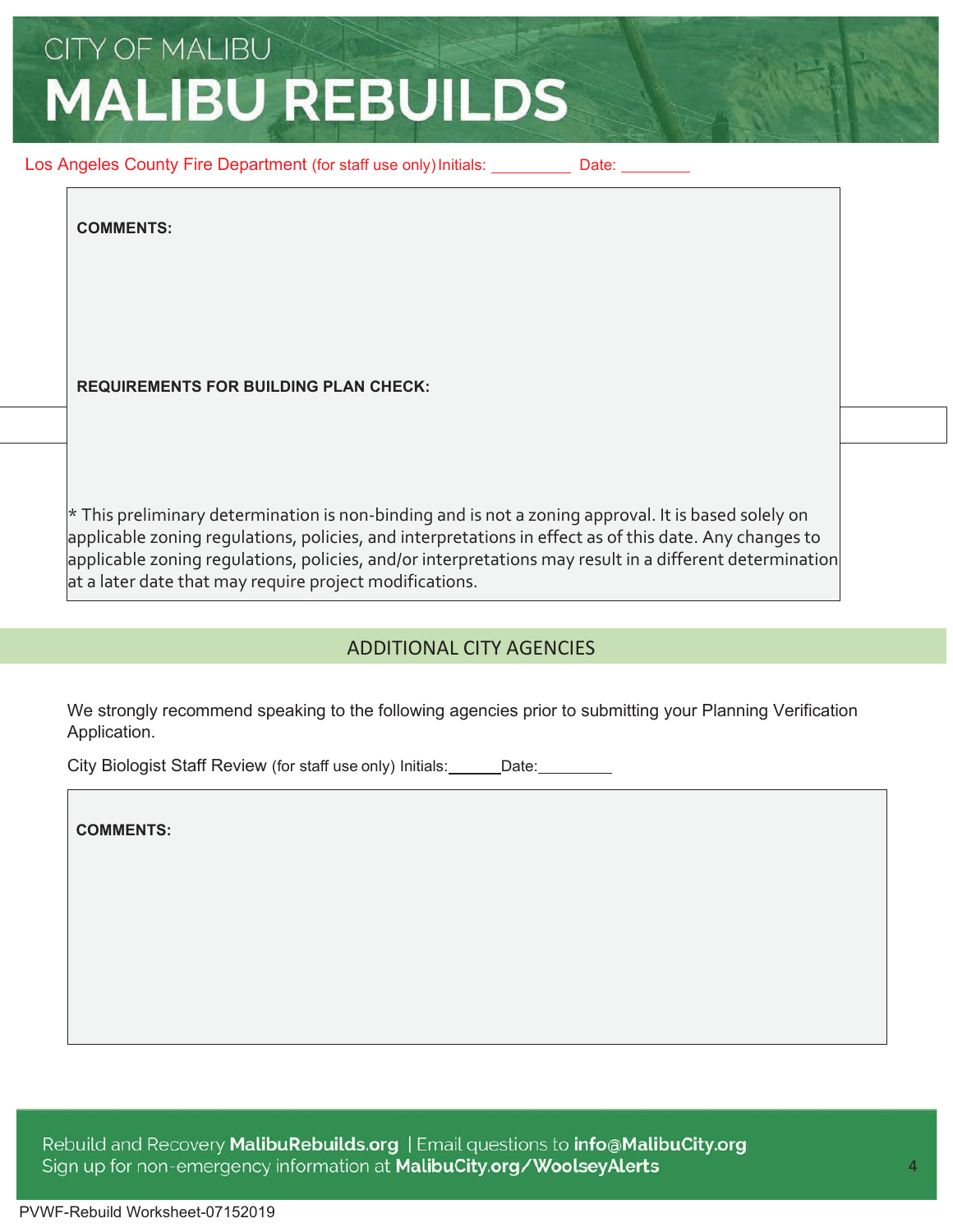Geotechnical Staff Review (for staff use only) Initials: Date:

City Public Works Department Review (for staff use only) Initials: Date:

| <b>COMMENTS:</b>                                                                       |  |  |
|----------------------------------------------------------------------------------------|--|--|
|                                                                                        |  |  |
|                                                                                        |  |  |
| <b>REQUIREMENTS FOR BUILDING PLAN CHECK:</b>                                           |  |  |
| <b>REQUIRED: LOCAL SWPPP (CONSTRUCTION EROSION CONTROL PLAN)</b>                       |  |  |
| IF THERE IS A CHANGE IN GRADING AND/OR DRAINAGE PLEASE PROVIDE A GRADING/DRAINAGE PLAN |  |  |
| $\Box$ YES<br>$\Box$ NO<br>ARE YOU REPLACEING YOUR DRIVEWAY APPROACH?                  |  |  |
| IF YES                                                                                 |  |  |
| IS YOUR PROPERTY LOCATED ON A:                                                         |  |  |
| PUBLIC STREET D PRIVATE STREET<br>u                                                    |  |  |
| IF PUBLIC STREET AN ENCROACHMENT PERMIT IS REQUIRED                                    |  |  |
|                                                                                        |  |  |

Rebuild and Recovery MalibuRebuilds.org | Email questions to info@MalibuCity.org Sign up for non-emergency information at MalibuCity.org/WoolseyAlerts

Г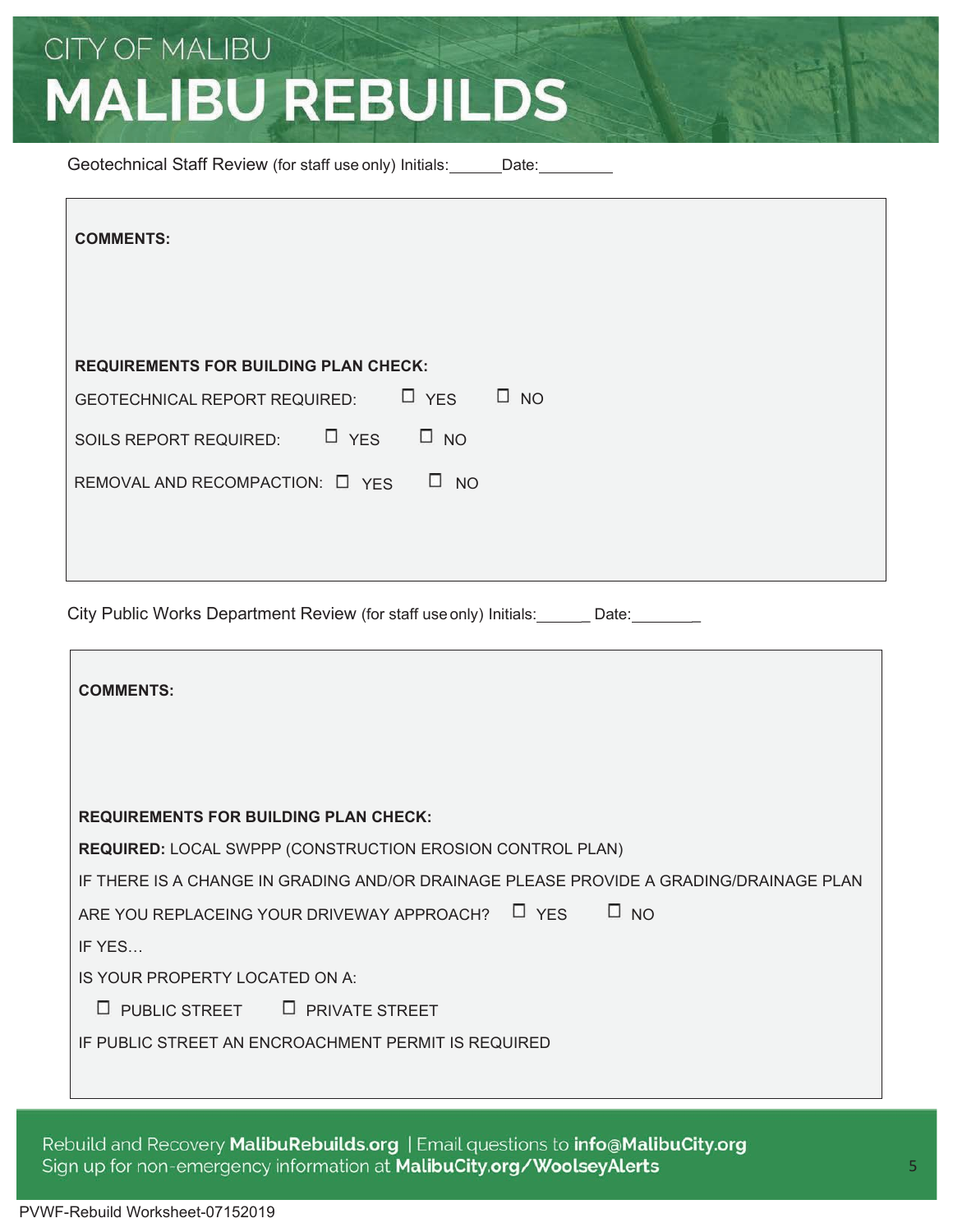### COUNTY AGENCIES

Los Angeles County Department of Waterworks District 29 (for staff use only) Initials: Date:

*Contact:* 23533 Civic Center Way, Malibu, CA 90265 - (877) 637-3661

**Comments:**

\*WILL SERVE LETTER REQUIRED